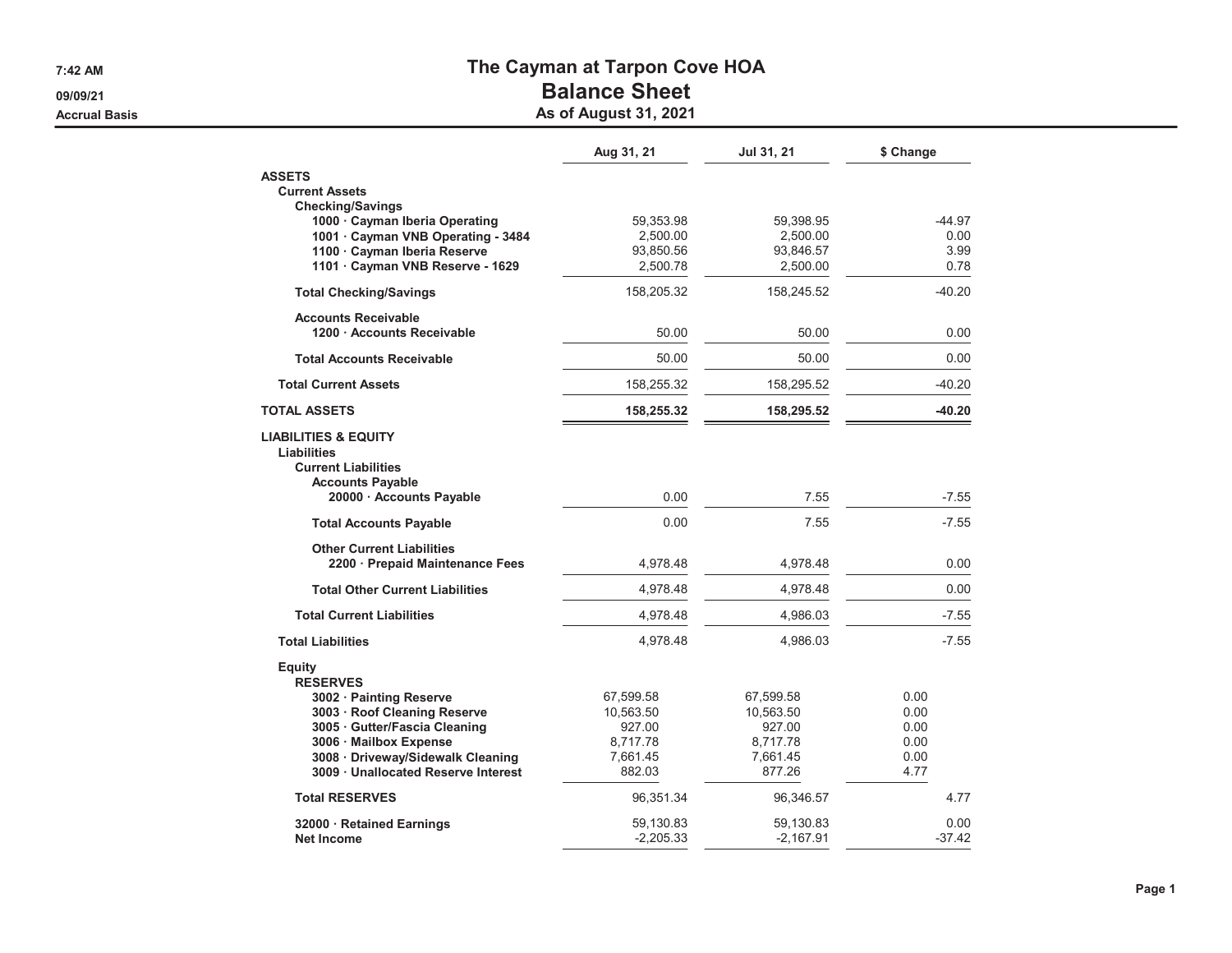| 7:42 AM<br>09/09/21<br><b>Accrual Basis</b> | The Cayman at Tarpon Cove HOA<br><b>Balance Sheet</b><br>As of August 31, 2021 |            |            |           |  |  |  |  |
|---------------------------------------------|--------------------------------------------------------------------------------|------------|------------|-----------|--|--|--|--|
|                                             |                                                                                | Aug 31, 21 | Jul 31, 21 | \$ Change |  |  |  |  |
|                                             | <b>Total Equity</b>                                                            | 153,276.84 | 153.309.49 | $-32.65$  |  |  |  |  |
|                                             | <b>TOTAL LIABILITIES &amp; EQUITY</b>                                          | 158,255.32 | 158.295.52 | $-40.20$  |  |  |  |  |